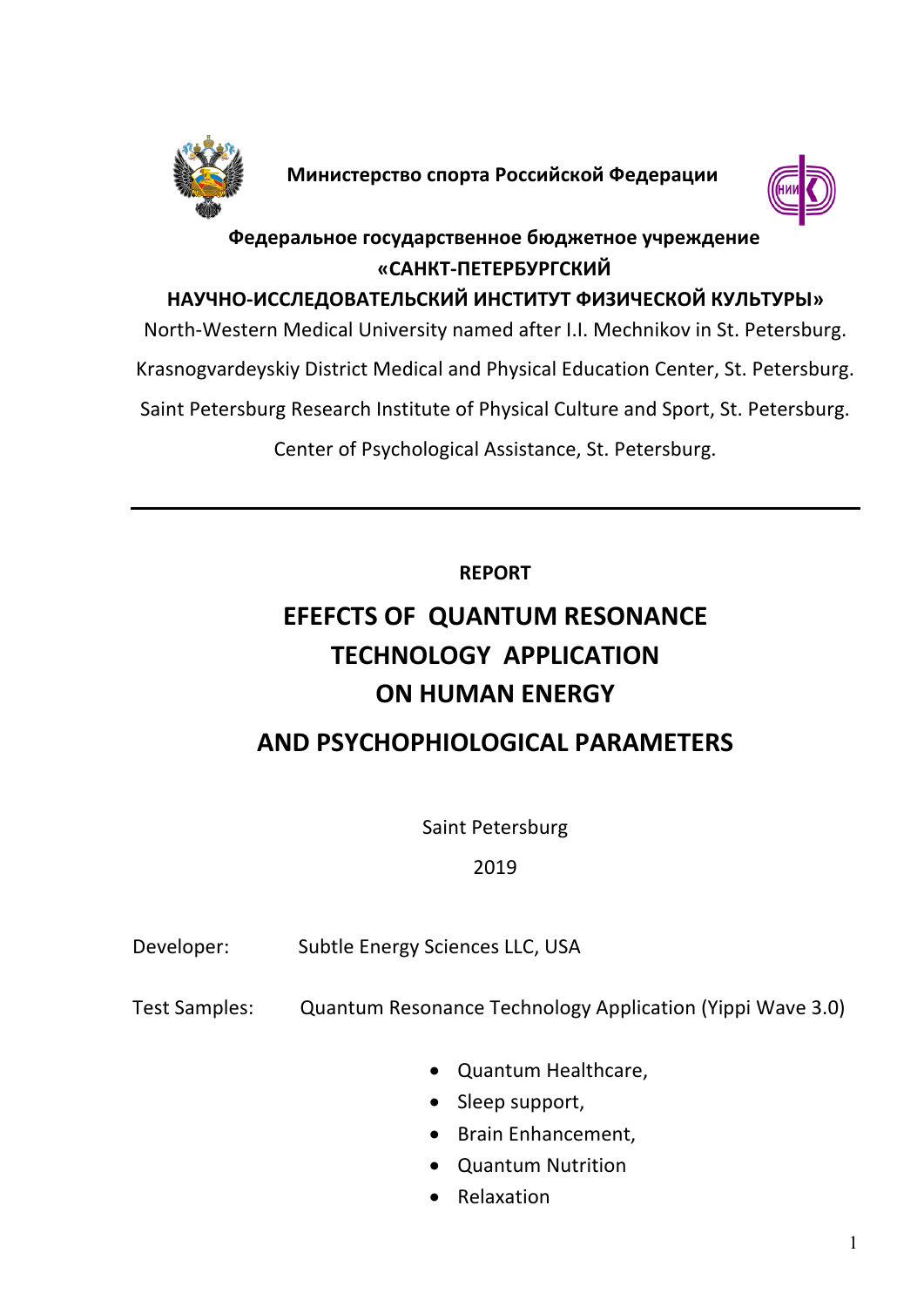## **Contents**

| 3.2. Type of study and design of study procedures / stages. Evaluation criteria. 5 |  |
|------------------------------------------------------------------------------------|--|
|                                                                                    |  |
|                                                                                    |  |
|                                                                                    |  |
|                                                                                    |  |
|                                                                                    |  |
|                                                                                    |  |
|                                                                                    |  |
|                                                                                    |  |
|                                                                                    |  |
|                                                                                    |  |
|                                                                                    |  |
|                                                                                    |  |
|                                                                                    |  |
| 11.3. Measuring Human Energy Field parameters. Bio-Well GDV data. 14               |  |
|                                                                                    |  |
|                                                                                    |  |
|                                                                                    |  |
|                                                                                    |  |
|                                                                                    |  |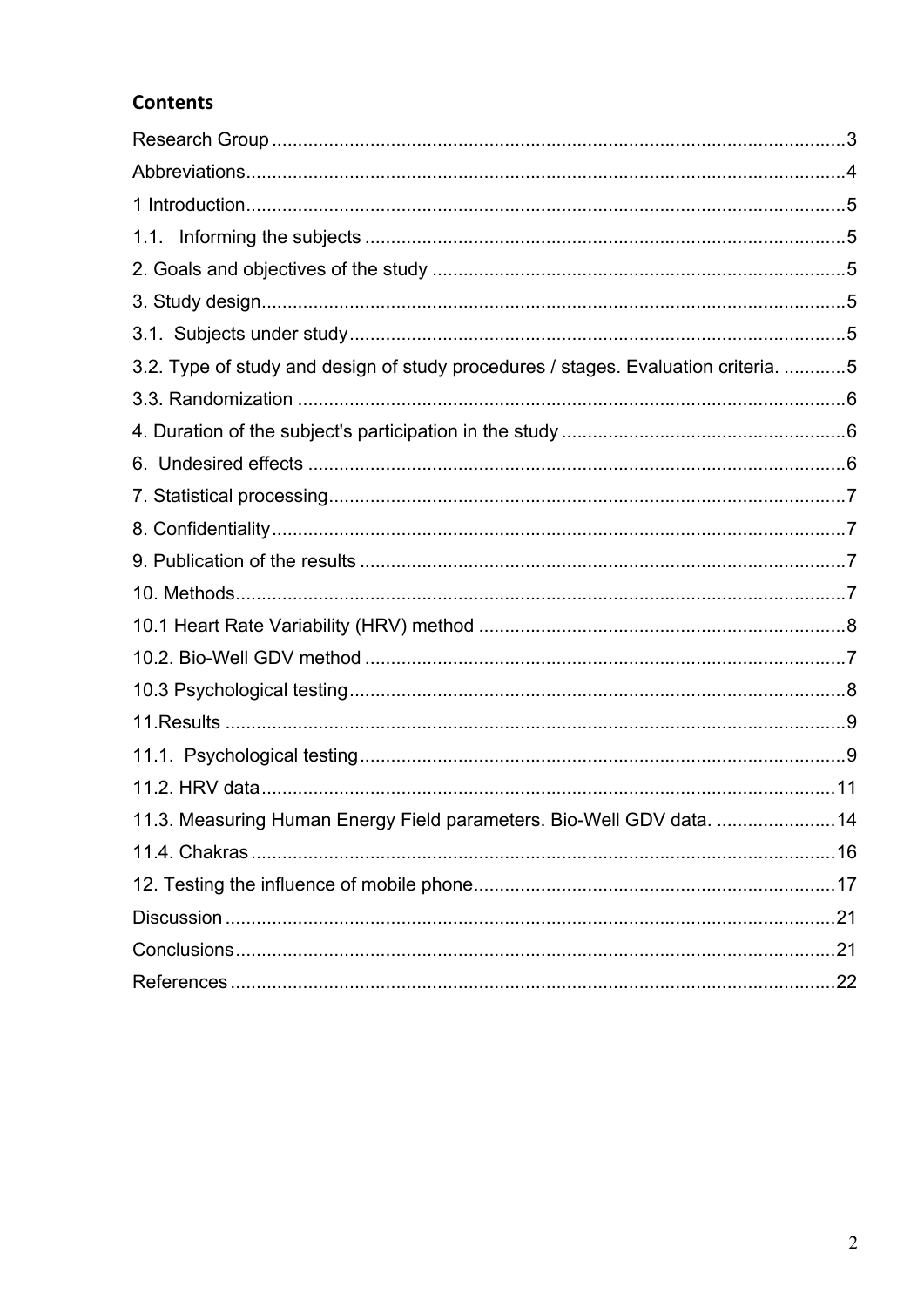## **Abstract**

**Goals and objectives of the study**: The goal of this research was to study effects of the Quantum Resonance Technology apps (Yippi Wave 3.0) on the human energy and psychophysiology parameters.

**Study design:** Group of 40 people was measured initially, then the group was randomly divided to two parts: control and experimental. Participants in control group for two weeks, twice a day was listening to classic music, while participants in an experimental group for two weeks, twice a day was listening to Quantum Resonance Technology apps (Yippi Wave 3.0) program files through their mobile phone. After two weeks all people were measured again and results were analyzed.

**Results**: There was statistically significant changes on energy and psychophysiology parameters for participants of experimental group and no changes for control group was found.

**Conclusions**: This study should be considered a pilot study in clinical research and the results are preliminary. We need to conduct experiments with different sources of both acoustic and electromagnetic signals and the possibility of their registration by the Bio-Well device.

**Key words**: Quantum Resonance, Energy, Psychophysiology, Electrophotonic Imaging, GDV, Bio-Well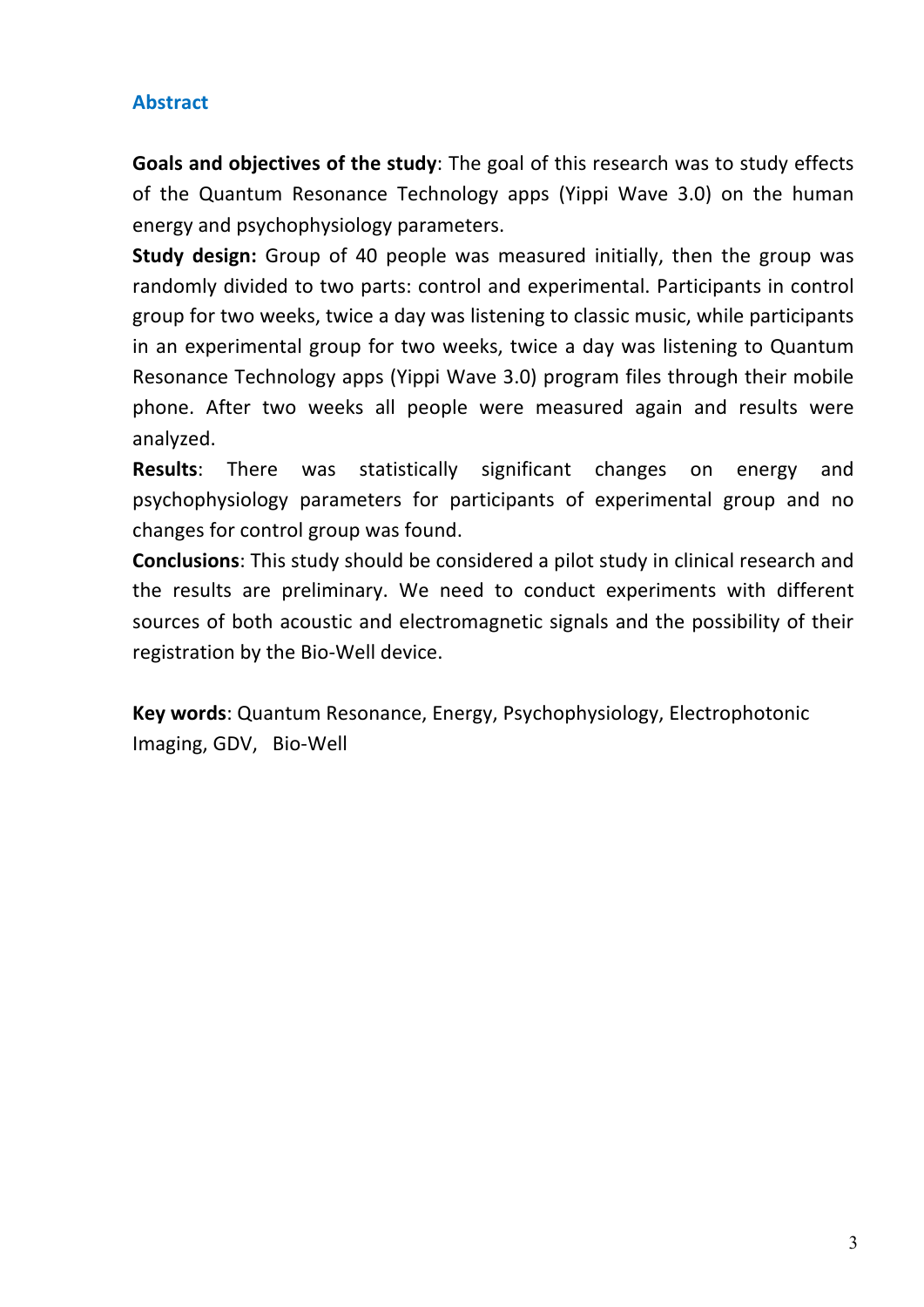#### **Research Group**

Doctor of Pedagogical Sciences, Professor Oleg Churganov, Professor of the Department of Therapeutic Physical Education and Sports Medicine of the North-Western Medical University named after I.I.Mechnikov in St. Petersburg.

Doctor of Medical Sciences, Professor Elena Gavrilova, Head of the Department of Therapeutic Physical Education and Sports Medicine of the Mechnikov North-Western Medical University, Chief Physician of the Krasnogvardeyskiy District Medical and Physical Education Center, St. Petersburg.

Doctor of Technical Science, Professor Konstantin Korotkov, Senior Researcher at Saint Petersburg Research Institute of Physical Culture and Sport, St. Petersburg.

Candidate of Pedagogical Sciences (PhD), Maria Belodedova, methodologist of the Krasnogvardeysky District Medical and Physical Education Center, St. Petersburg.

Candidat of Psychological Science (PhD), Anna Korotkova, Head of the Psychological Department of Saint Petersburg Research Institute of Physical Culture and Sport, St. Petersburg.

Elena Yanovskaya, Director of the Center of Psychological Assistance, St. Petersburg.

#### **Abbreviations**

| <b>Bio-Well GDV</b> | - Bio-Well device of gas discharge visualization |
|---------------------|--------------------------------------------------|
| AE                  | - Adverse events.                                |
| EP                  | - energy potential                               |
| b1,b2               | - baseline study data                            |
| a1, a2              | - study data after loading                       |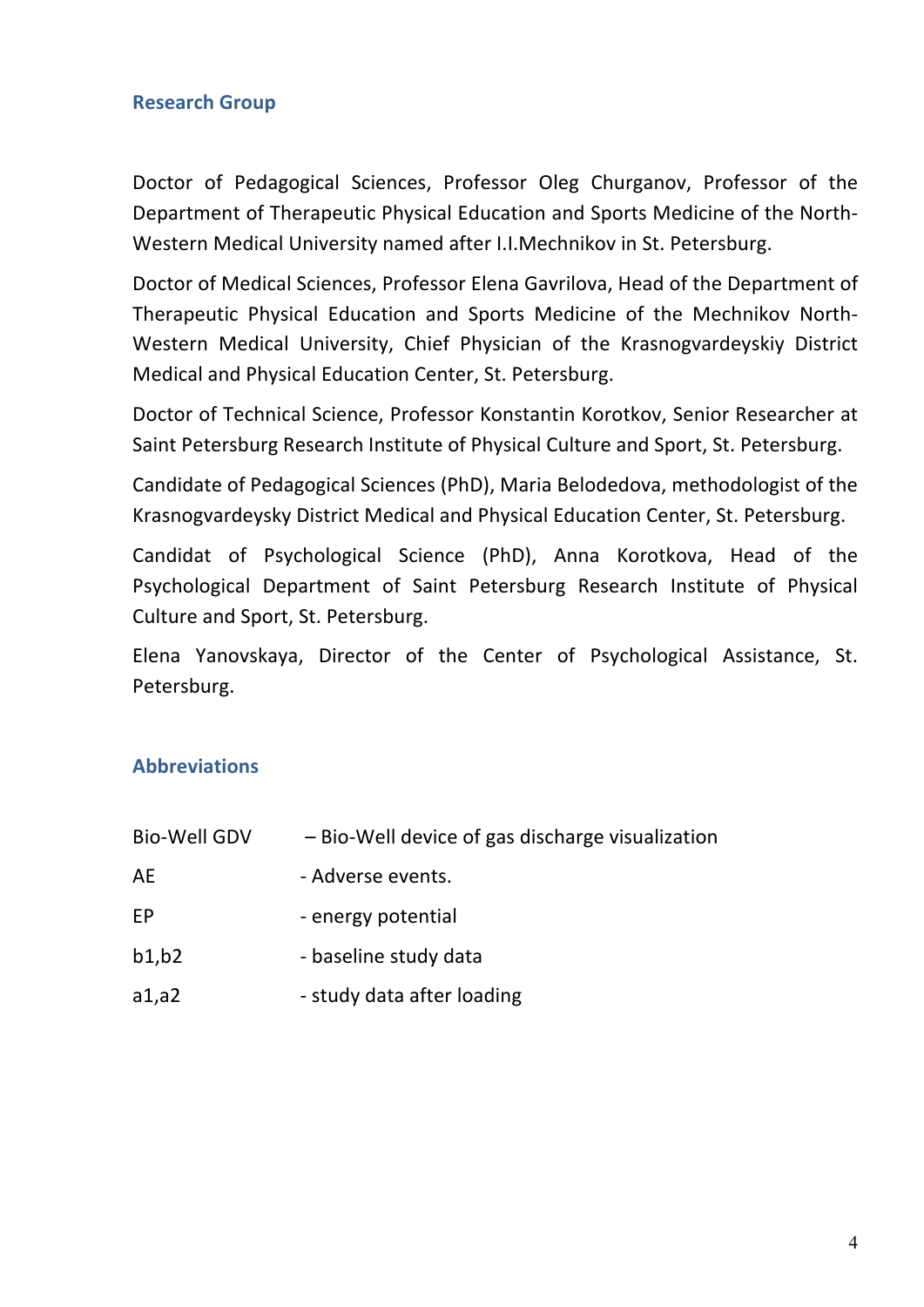## **1 Introduction**

Placebo - controlled trials in accordance with the protocol on 40 adults of different sexes, ages, professions, randomly divided into two groups of 20 people have been conducted. Randomization was based on the random numbers principle.

#### **1.1. Informing the subjects**

Each subject received information about the study prior to the study, where information about the nature and purpose of the study, the design of test procedures and the nature of the study were presented in a form accessible to the subjects. Each subject signed Informed Consensus Form. Information obtained in the course of the study that identifies the identity of the subjects is kept secret and may be disclosed only within the limits established by the law.

#### **2. Goals and objectives of the study**

The goal of this research was to study effect of the Yippi Wave 3.0 mobile application on the Human psychophysiology parameters and several sensors.

#### **3. Study design**

#### **3.1. Subjects under study**

**Participants** included 40 **apparently healthy** adults of different genders, ages and professions.

#### **3.2. Type of study and design of study procedures / stages. Evaluation criteria.**

40 people volunteered to participate in the study. Age 22 – 56 years, both gender 13 men and 27 women, apparently healthy, without health complains.

All people were measured initially, then the group was randomly divided to two parts: control and experimental.

Participants in control group for two weeks, twice a day was listening to classical music;

participants in an experimental group for two weeks, twice a day was listening to Quantum Resonance Technology apps (Yippi Wave 3.0) programs via their mobile phone.

Comparative tests were carried out initially and after 14 days. On the 1<sup>st</sup> and 14<sup>th</sup> days the **following te**sting was carried out at the same time:

Physical examination by a therapist,

Psychological testing,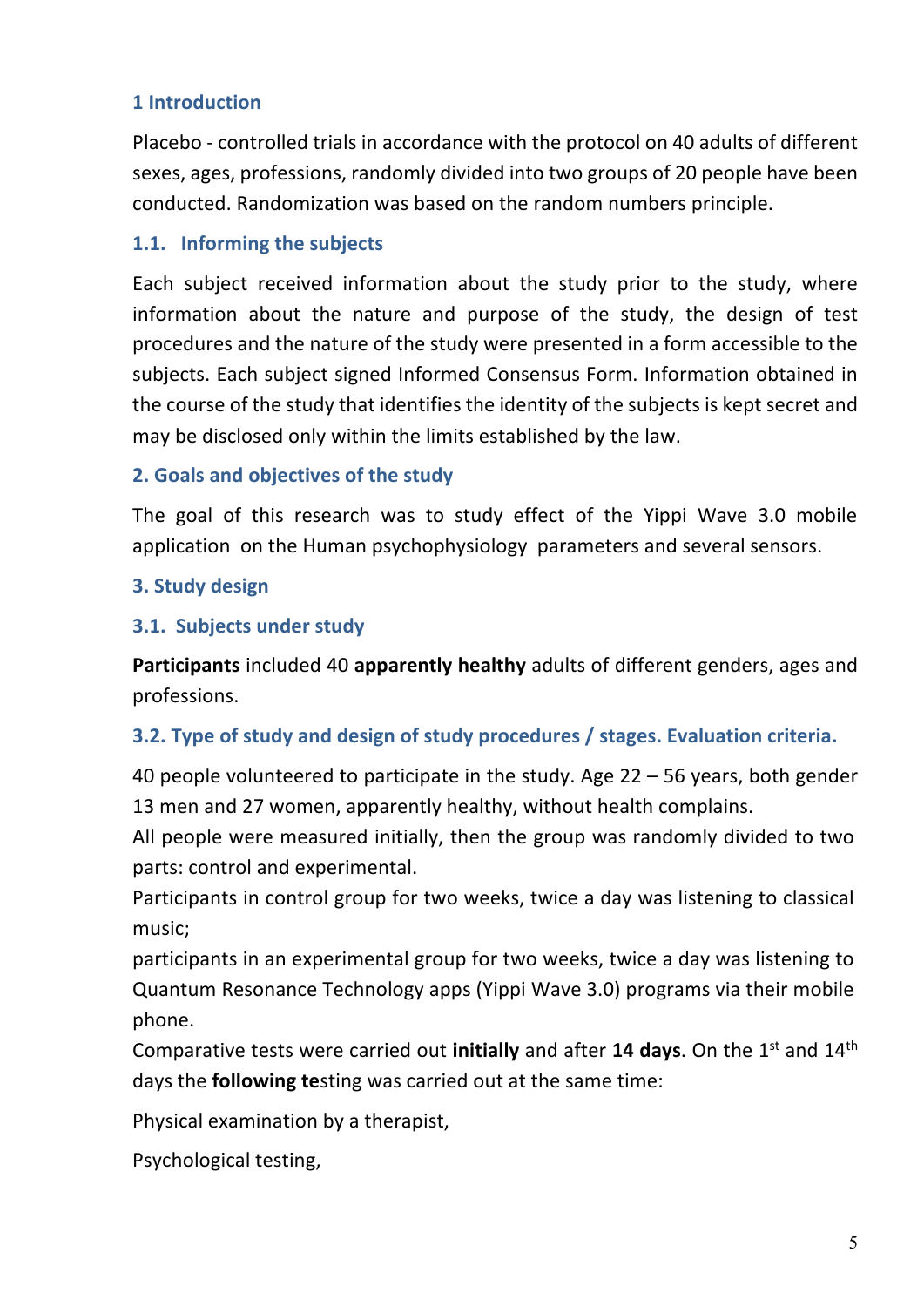Rhythmocardiography at rest - investigation of autonomic regulation of heart rhythm (examination of functional state of nervous and cardiovascular systems),

Energy parameters analysis.

## **3.3. Randomization**

All the subjects were randomized into two groups of 20 people**.**

## **4. Duration of the subject's participation in the study**

The total duration of the study was 14 days. During the study period two cycles of measurements were carried out.

## **5. Criteria for inclusion and exclusion of subjects in the study**

The study include**d** adults meet**ing** the following criteria:

- age between 25 and 62 years,

- absence of severe chronic medical conditions,
- **good** mental health,
- Ability to comply with the procedures set out in the Protocol of Inquiry.

Persons **were** not included in the study if one of the following criteria **was present:**

- **s**erious chronic diseases,
- **a**cute somatic, neurological diseases,
- taking medication**s** during the experiment,
- the subject's refusal to participate in the study,

- **c**linically significant changes in functional parameters indicating an undiagnosed disease and requiring additional examination,

- **c**linically detectable psychiatric pathology.

There was no early abandonment of the subjects from the experiment.

## **6. Undesired effects**

undesired effects (U**E**) refer to any adverse reactions (including clinically significant changes associated with the protocol.

No undesired effects were reported.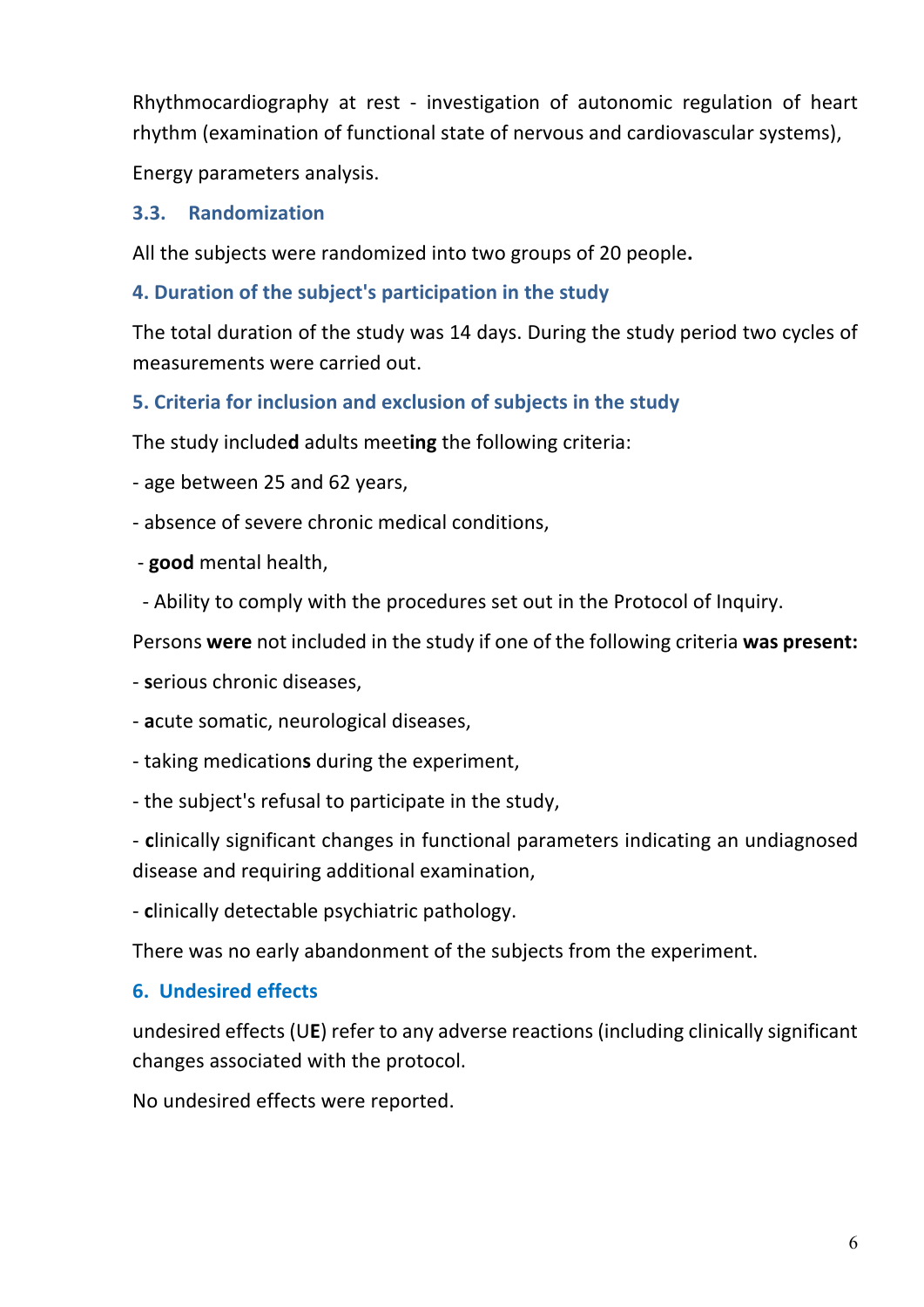#### **7. Statistical processing**

All data collected in the study were analyzed using descriptive and dispersive statistical methods. Clinical and functional data and their changes relative to the baseline level were analyzed by the Student's T-test, using the Wilcoxon and Mann-Whitney criteria. To estimate the significance of fractions (%) in the samples, the Fisher's Angular Transformation method was applied.

#### **8. Confidentiality**

Access to the experiment database and the primary documentation have been allowed for auditors, inspectors of licensing authorities, the Customer of the project.

#### **9. Publication of the results**

The results of this study are the property of the Customer and may be published or reported at scientific conferences, congresses or symposiums only in agreement with the Customer.

#### **10. Methods**

#### **10.1. Bio-Well GDV method**

The technique of Electrophotonic Imaging (EPI) allows the recording of electron and photon emission stimulated by an electromagnetic field in any subject, as well as the acquisition of these data by computer image processing. The short electric impulse (10 microsec) on the camera plate stimulates subjects and generates a response in the form of an excited gas plasma (that is why in physical terms this approach is known as Gas Discharge Visualization – GDV [1-3]. This plasma emits light which is directly measured by a charge-coupled device (CCD), the state of the art in measuring low-level light that is used in astrophysics and other scientific endeavors. The CCD registers the pattern of photons detected over time. These digital data are transmitted directly into a computer for data processing, and each image from the light emitted is stored as a graphics file. These two-dimensional images of the light are then used to calculate the area, emission intensity, fracticality, and other parameters. The EPI technique has been found to be effective in evaluating the state of individual human health [4-6], and in the monitoring of individual reactions to different kinds of training [7-9]. Bio-Well test was performed at rest using device by Bio-Well Co ( www.bio-

well.com).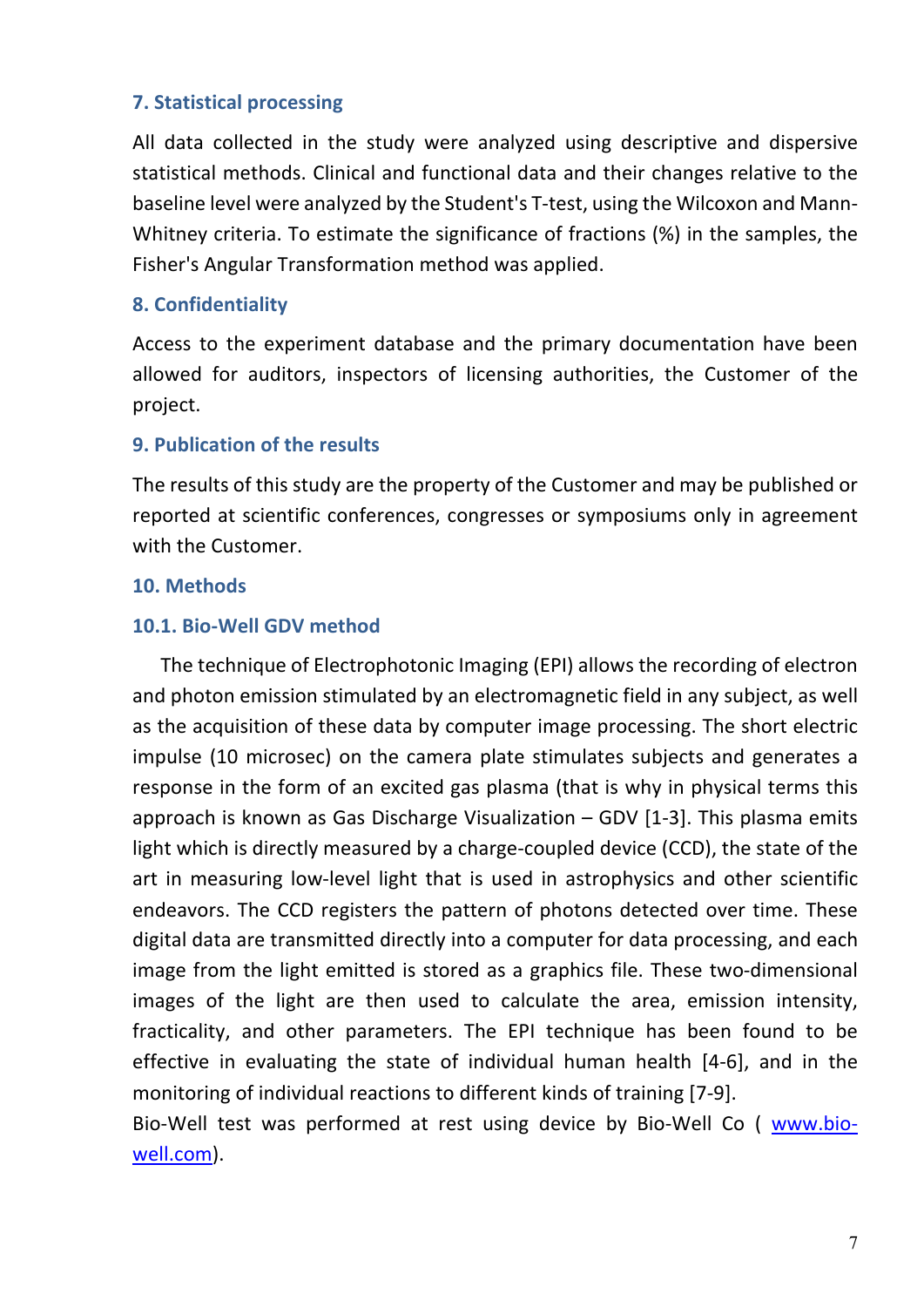## **10.1 Heart Rate Variability (HRV) method**

The variability of the heart rhythm in the narrow sense is the variability of the time intervals between the beats of the heart, the nature of which can be used to judge the ability to to adapt to environmental changes both at the moment (the tolerability of current loads) and in the long run (assessment of the adaptation reserve).

Rhythmocardiography is a method of analyzing the automatism of the sinus node, reflecting the state of the regulatory systems of the body and the degree of its equilibrium with the environment (degree of homeostasis). Rhythmogram parameters, which reflect the degree of sympathetic regulation and high centralization of the heart rhythm (LF, LF norm, Amo), as well as indexes of integral centralization (LF/HF, VLF, IC, SI) have been studied. The growth of these indices reflects an unfavorable trend of decrease in adaptation of the organism and its reserve capacities, while the decrease - a reverse trend of adaptation growth.

The parameters of parasympathetic regulation and variability of heart rhythm (RR, RMSSD, Mo, HF, HF norm, SDNN) have been studied as well. Their growth, in turn, reflects the growth of adaptation, regulation and adaptive capacity of the body. On the contrary, a decrease in these indicators is an unfavorable sign of a decrease in the body's reserve capacity. The rhythmogram was performed at rest using the Neurosoft device when analyzing 5-minute records of heart rhythm variability. In interpreting the data, the standards for evaluating heart rhythm variability developed by the European Heart Society and the North American Society of Electrophysiology [10,11] have been used.

#### **10.3 Psychological testing**

Questionnaire "Feeling, activity, mood" (FAM) is intended for self-assessment of the following psychological qualities: feeling of well-being, activity, mood. Psychodiagnostics of the subjects was carried out as follows. The control and experimental group read 30 pairs of opposite definitions, from which they had to choose a more suitable condition on a scale from 0 to 3 points. Interpretation of indicators according to "FAM" method was carried out by comparing the state with the scale of 3 2 2 1 0 1 1 2 3. For example, between the statements "Feeling strong" and "Feeling weak" there are numbers 3 2 1 0 1 1 2 3. The number "0" means a neutral state in which the person cannot be classify whether he/she either weak or strong. The number "3" means that the individual feels very strong and vice versa. In this test, all lines are considered and evaluated separately.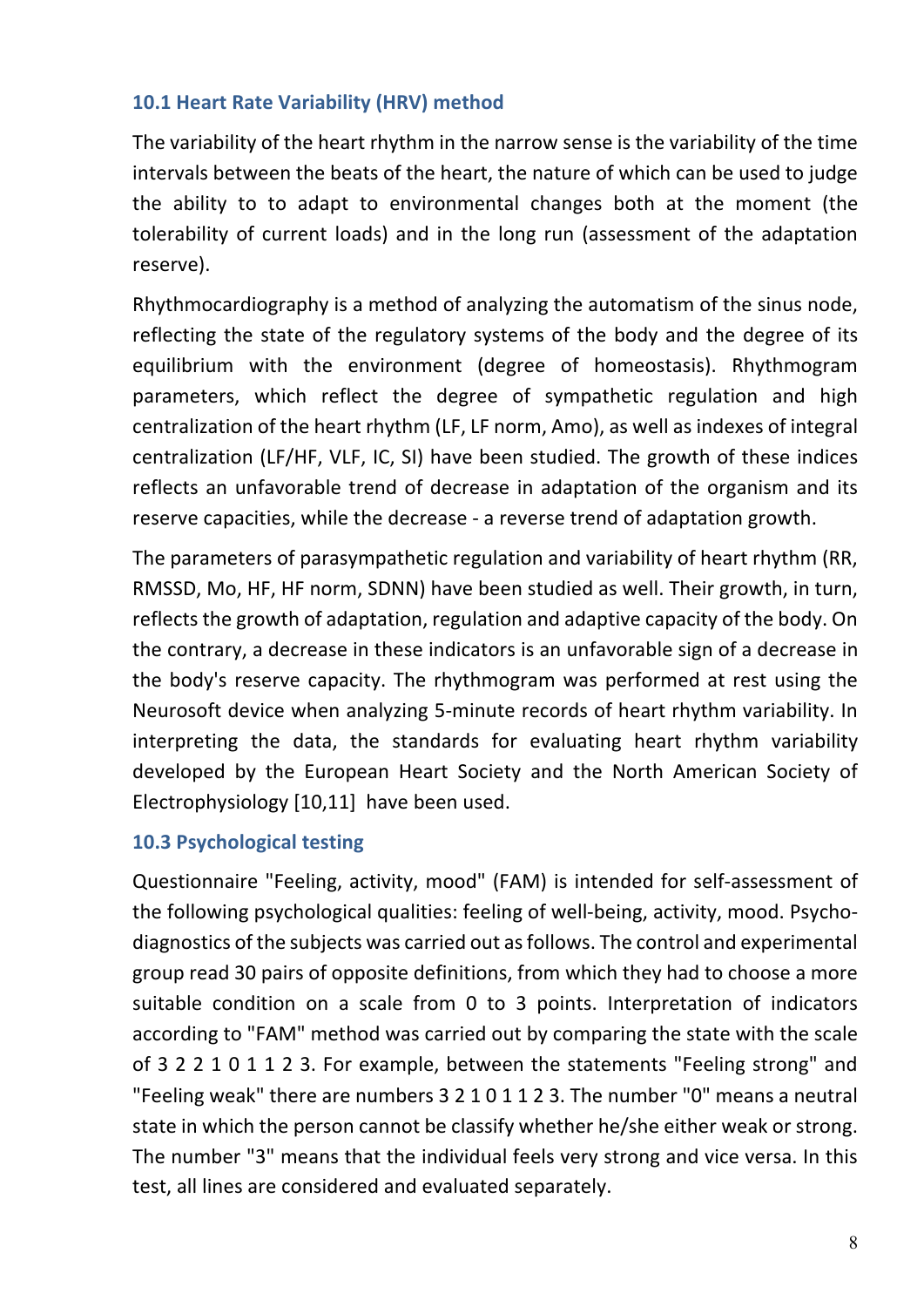## **11.Results**

## **11.1. Psychological testing**

The data of psychological status according to the method "State of health, activity, mood" are presented in Table 1 and fig.1 and 2.

Table 1.: Data of the self-evaluation by the method "State of health, activity, mood" in two groups of subjects

| Indicator | Control group   |                | <b>Experimental group</b> |                   |
|-----------|-----------------|----------------|---------------------------|-------------------|
|           | 1 test          | 2 test         | 1 test                    | 2 test            |
| Feeling   | $50,7 \pm 11,0$ | $46,3 \pm 8,8$ | 54,9±5,5                  | $58,1 \pm 4,9$    |
| Activity  | 46,4±10,1       | 49,6±11,8      | $50,9{\pm}5,6$            | 63, 3±3, 4***     |
| Mood      | 51,9±10,8       | 48,2±10,0      | 57,9±4,3                  | 64,5±3,4***       |
| General   | 49,7±9,1        | 48,0±9,5       | 54,6±4,1                  | $62,0{\pm}3,3***$ |

\*\*\*- р<0,001



Fig.1. Results of psychological testing for the control group.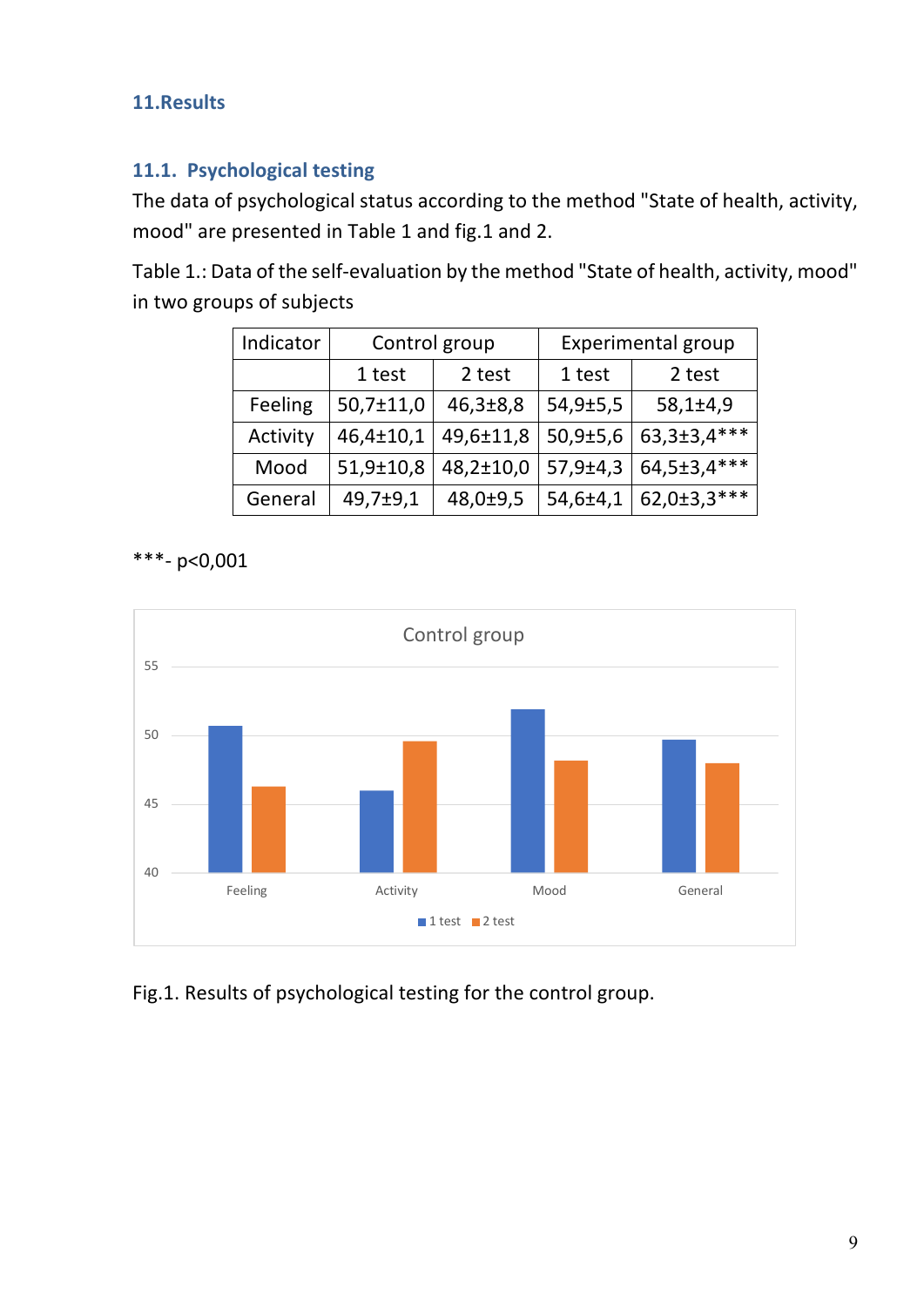

Fig.2. Results of psychological testing for the experimental group.

As we see from these data, for the control group parameters dropped down except of Activity, while for the experimental group we see statistically significant increase of all parameters after two weeks of listening to Quantum Resonance Technology apps (Yippi Wave 3.0) program, which indicates better mood state.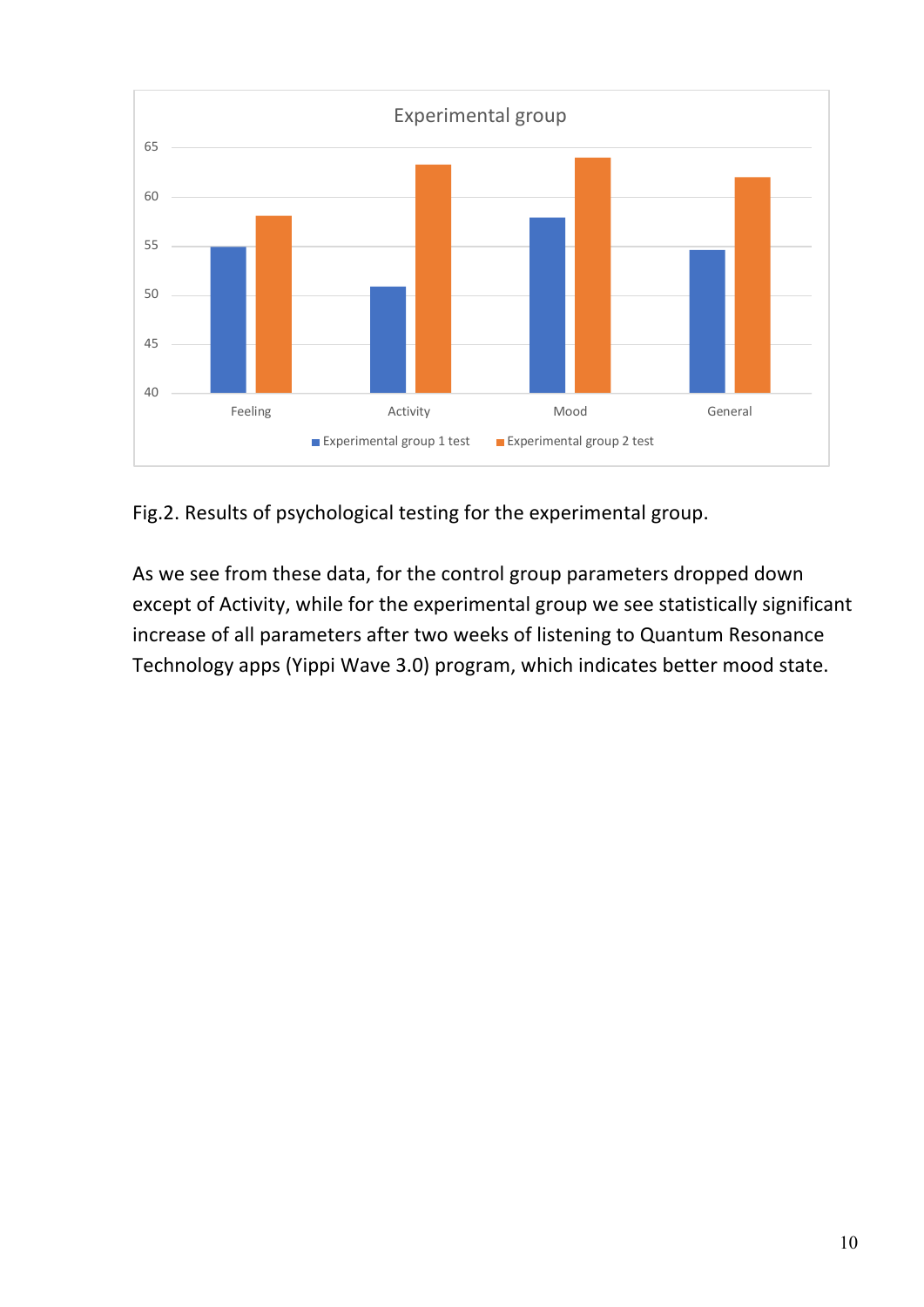## **11.2. HRV data**

The rhythmogram was recorded at rest and evaluated by 5-minute recording in rest. Dynamics of median parameters of heart rhythm variability in two groups is presented in Table 2 and 3.

| Indicator      | Control group   |                   |                   | Experimental      |
|----------------|-----------------|-------------------|-------------------|-------------------|
|                |                 |                   |                   | group             |
|                | 1 test          | 2 test            | 1 test            | 2 test            |
| RR (msec)      | 968,6±147       | 929,8±148,8       | 932,6±112,3       | 904,7±113,8       |
| <b>RMSSD</b>   | 56,5±35,7       | 56,5±42,6         | 37,8±23,4         | 49,5±36,4         |
| (msec)         |                 |                   |                   |                   |
| LF/HF (ratio)  | $1,1\pm0,9$     | $1,6+1,6$         | $1,6+1,1$         | $1,7\pm1,5$       |
| Mo (msec)      | 953,9±158,6     | 930,3±160,4       | 911,3±114,8       | 872,5±111,2       |
| TP (msec2)     | 2578            | 2062              | 1171              | 1590 <sup>*</sup> |
| median         | (974, 5; 4798)  | (1039; 5130, 5)   | (610, 8; 2302, 3) | (657; 3674, 8)    |
| CV%            | $5,8{\pm}2,2$   | 6,2±3,1           | $4,6 \pm 1,7$     | $6,1\pm2,8$ **    |
| VLF (msec2)    | 673             | 752               | 470               | $589*$            |
|                | (340; 1304, 5)  | (478, 5; 1217, 5) | (285, 3; 725)     | (321, 8; 1295, 5) |
| <b>HF%</b>     | 54,8±18,8       | 44,8±23,2         | 45,9±19,3         | 45,2±17,6         |
| HF (msec2)     | 1242            | 591               | 339,5             | 417,5             |
|                | (231; 2514, 5)  | (136, 5; 2486)    | (104, 8; 764, 8)  | (134,3;1406,3)    |
| SI (ratio)     | 110,5±149,9     | 121,2±141,6       | 127,9±86,5        | 102,2±67,9        |
| SDNN (msec)    | $57,1 \pm 24,6$ | 59,6±34,1         | $42,3 \pm 13,7$   | <u>55,2±29,2*</u> |
| LF norm $(\%)$ | 663             | 719               | 361,5             | 583,5             |
|                | (403, 5; 979)   | (424; 1427)       | (220,8;812,5)     | (201; 973)        |
| Amo $(\%)$     | 37,9±15,5       | 39±19             | 49,1±214,9        | 39±11,3           |
| LF (msec2)     | 45,2±18,8       | 52,7±21,3         | 54,3±19,1         | 55±17,5           |

Table 2. Dynamics of median variables in the experimental and control group.

 $\overline{P}$  - p<0,05,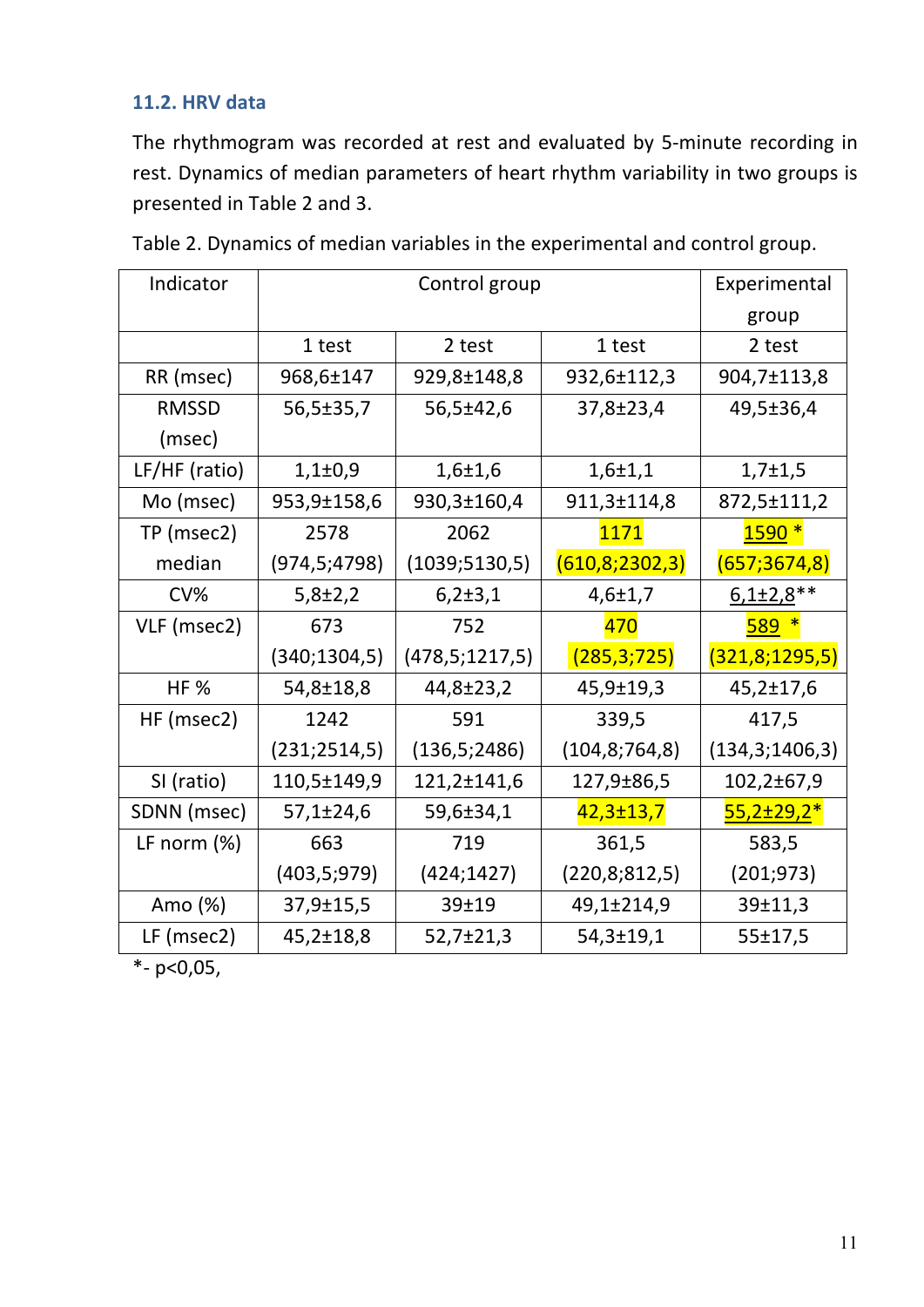Table 3. Percentage of changes in the experimental and control group.

|              | Control |              |
|--------------|---------|--------------|
| Indicator    | group   | Experimental |
| RR           |         |              |
| (msec)       | $-4,0$  | $-3,0$       |
| <b>RMSSD</b> |         |              |
| (msec)       | 0,0     | 31,0         |
| LF/HF        |         |              |
| (ratio)      | 45,5    | 6,3          |
| Mo           |         |              |
| (msec)       | $-2,5$  | $-4,3$       |
| <b>TP</b>    |         |              |
| (msec2)      | $-20,0$ | 35,8         |
| CV%          | 6,9     | 32,6         |
| <b>VLF</b>   |         |              |
| (msec2)      | 11,7    | 25,3         |
| <b>HF%</b>   | $-18,2$ | $-1,5$       |
| HF           |         |              |
| (msec2)      | $-52,4$ | 23,0         |
| SI (ratio)   | 9,7     | $-20,1$      |
| <b>SDNN</b>  |         |              |
| (msec)       | 4,4     | 30,5         |
| LF norm      |         |              |
| $(\%)$       | 8,4     | 61,4         |
| Amo (%)      | 2,9     | $-20,6$      |
| LF           |         |              |
| (msec2)      | 16,6    | 1,3          |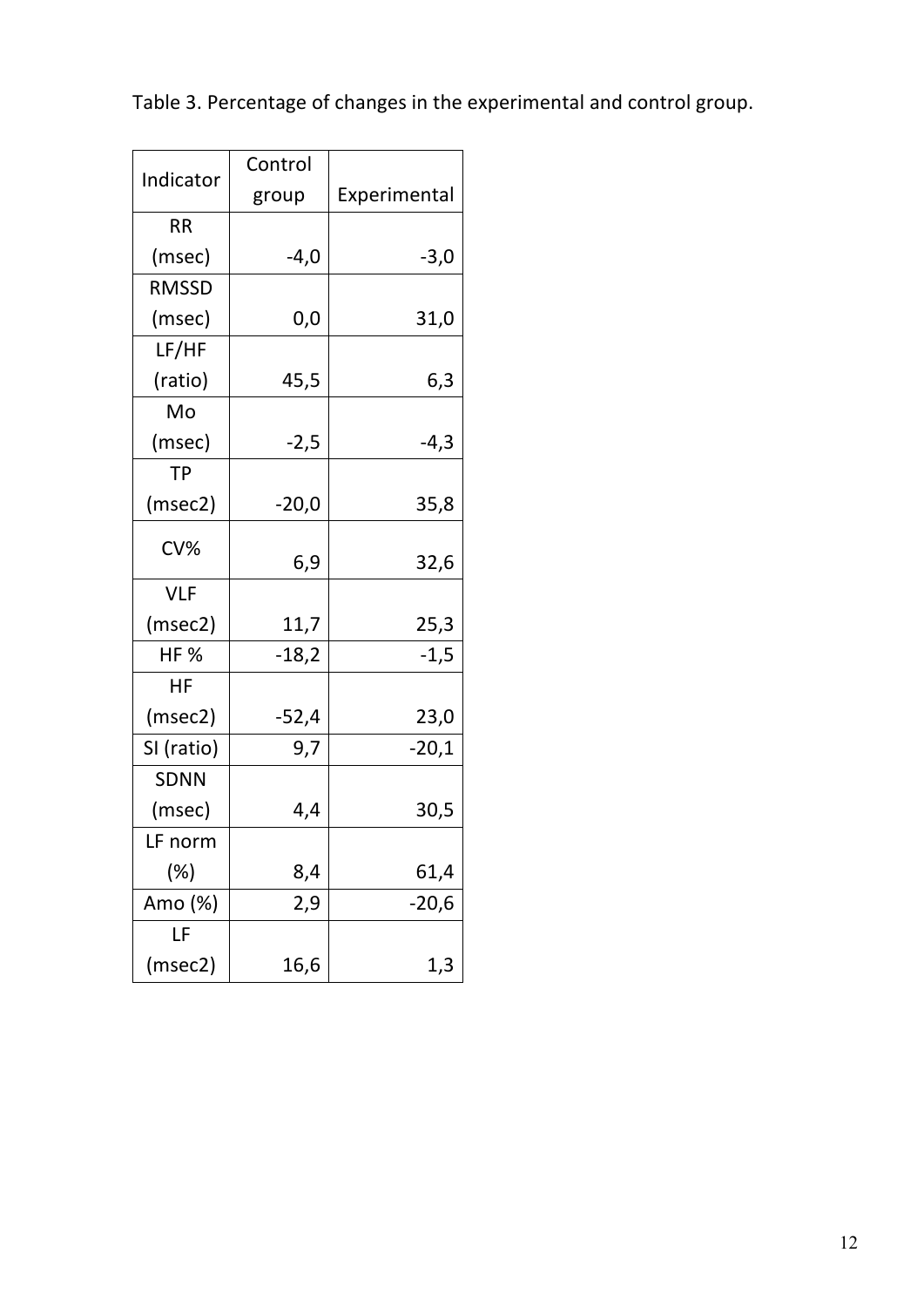

Fig.3. Percentage of changes in the experimental and control group.

As it follows from the data, **the experimental group was characterized by the growth of parameters reflecting parasympathetic activity and variability of heart rhythm and the decrease of parameters which reflect the degree of sympathetic regulation and centralization of heart rhythm. Significant changes were noted in most of indexes after two weeks of listening to Quantum Resonance Technology apps (Yippi Wave 3.0) program, which indicated growth of economy of respiratory and cardiovascular systems functioning, growth of adaptive and energetic potential of the organism, as well as recovery after loads.**

**Statistically significant changes were detected on the Stress-index, which correlates with the results of psychological testing.** 

In the control group, inverse changes in heart rhythm variability were noted, indicating increased activity of the sympato-andrenal system, which reflected the centralization of the heart rhythm, reduction of adaptation of the organism and its reserve capacity in the adverse epidemiological, climatic and seasonal period.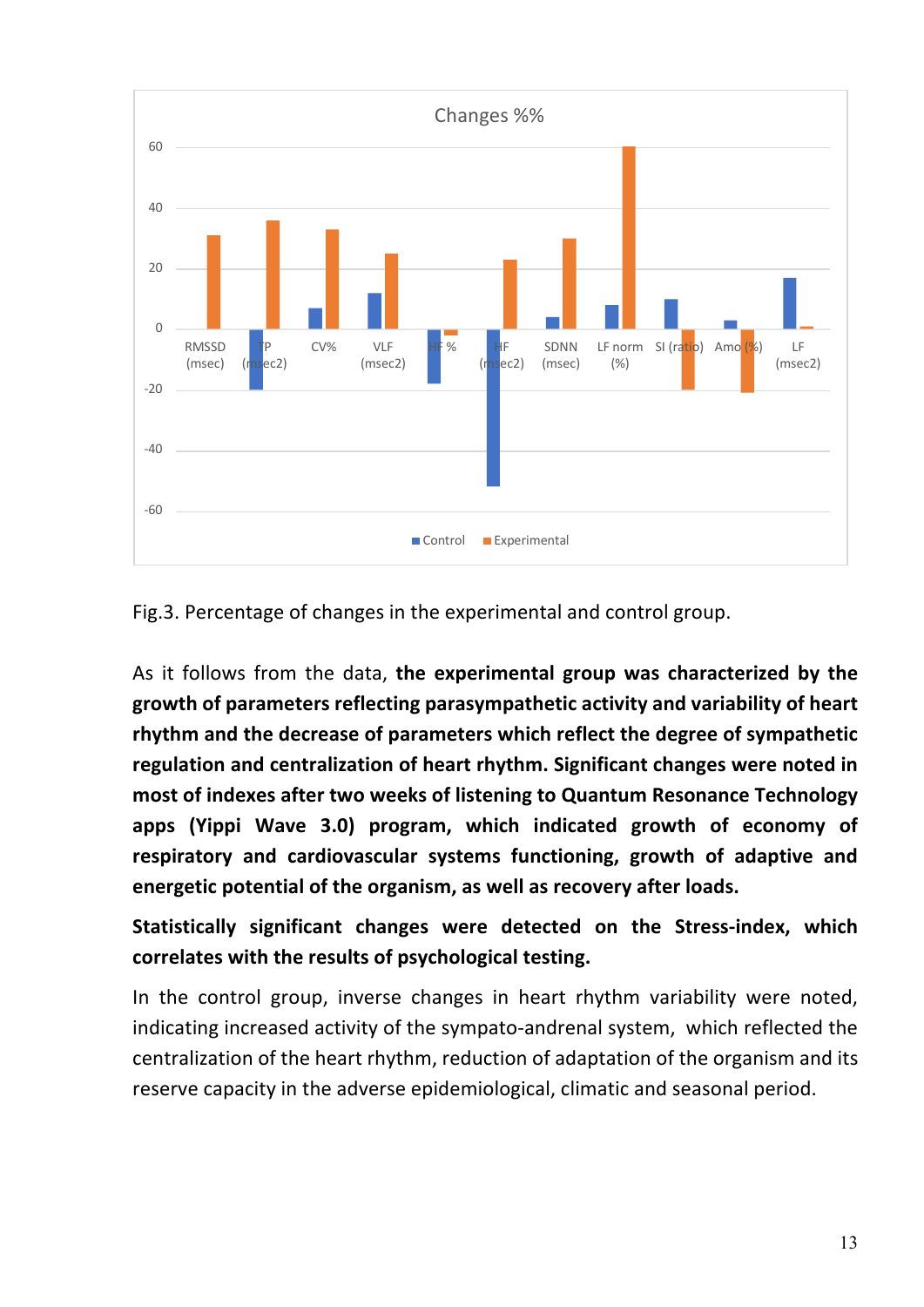## **11.3. Measuring Human Energy Field parameters. Bio-Well GDV data.**

Results are presented in Table 4 and fig.4 and 5.

|                      | Control |        | Experimental |        |
|----------------------|---------|--------|--------------|--------|
|                      | group   |        | group        |        |
| Parameters           | test 1  | test 2 | test 1       | test 2 |
| <b>Stress</b>        | 3,24    | 3,23   | 3,24         | 3,12   |
| Energy               | 57,63   | 55,00  | 57,63        | 57,80  |
| <b>Balance</b>       | 96,01   | 95,25  | 96,01        | 96,31  |
| <b>Balance left</b>  | 88,58   | 87,80  | 88,58        | 89,03  |
| <b>Balance right</b> | 91,11   | 90,35  | 91,11        | 90,41  |
| EC                   | 2,14    | 2,11   | 2,14         | 2,09   |
| <b>FC</b>            | 2,52    | 2,51   | 2,52         | 2,41   |
| <b>Chakras AL</b>    | 91      | 90     | 89           | 91,00  |



Fig.4. Comparison of averaged data for the initial measurement (1) and after 2 weeks (2).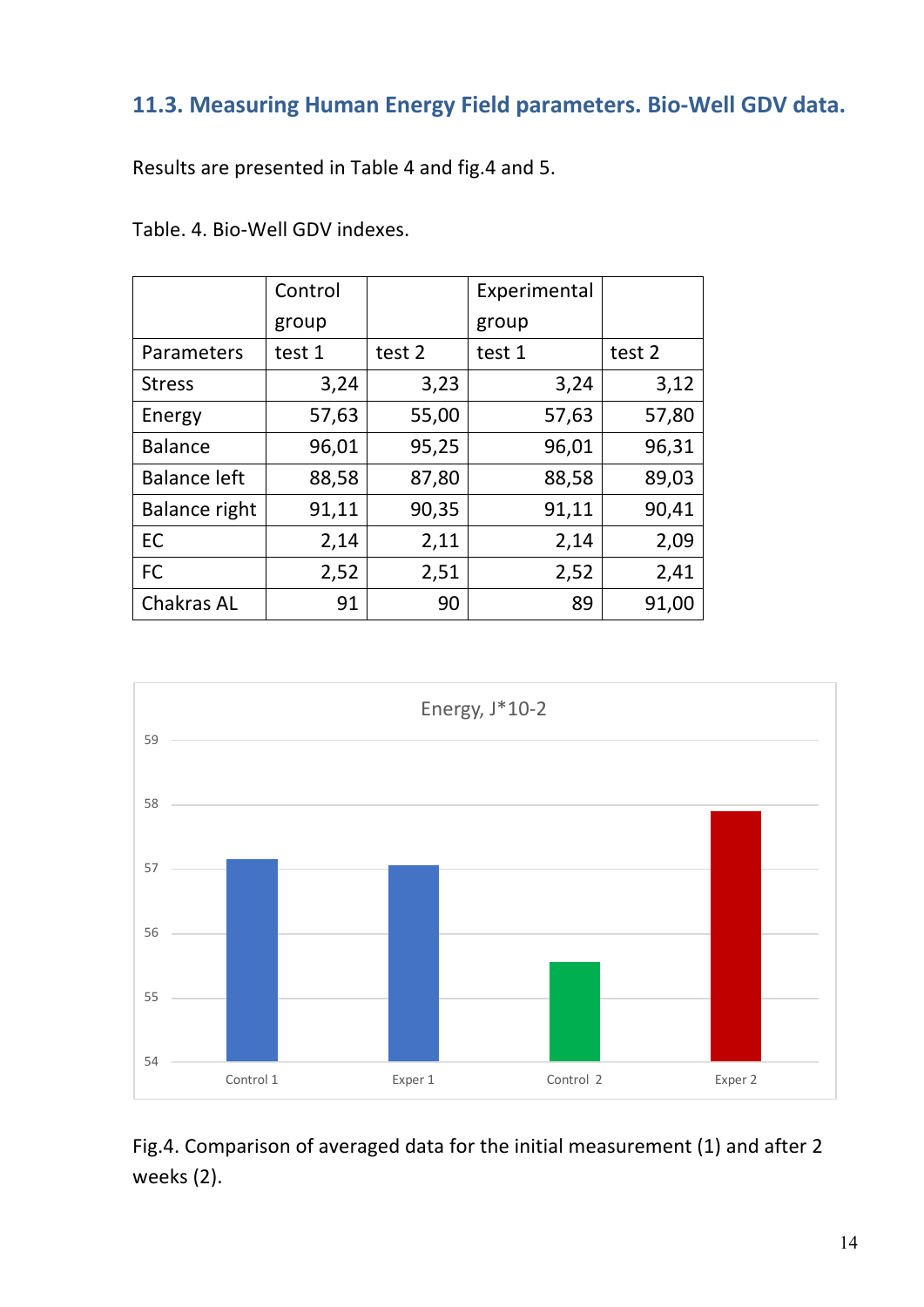

Fig.5. Comparison of averaged data for the initial measurement (1) and after 2 weeks (2).

As we see from the graphs, in the initial measurement between control and experimental groups it was no difference, but after 2 weeks for the control group Energy dropped down and Stress dropped down as well. For the experimental group Energy increased and Stress decreased more, than for the control group.

It was no statistical difference between  $1<sup>st</sup>$  and  $2<sup>nd</sup>$  tests for both groups, but if we remove from calculations 2 people, Energy increase for the experimental group would be statistically significant.

So we can make a conclusion that after two weeks of listening to Quantum Resonance Technology apps (Yippi Wave 3.0) program, the state for 20 participants improved and Stress level dropped down for all the participants.

For the members of a control group listening classic music Stress level dropped down, while Energy decreased.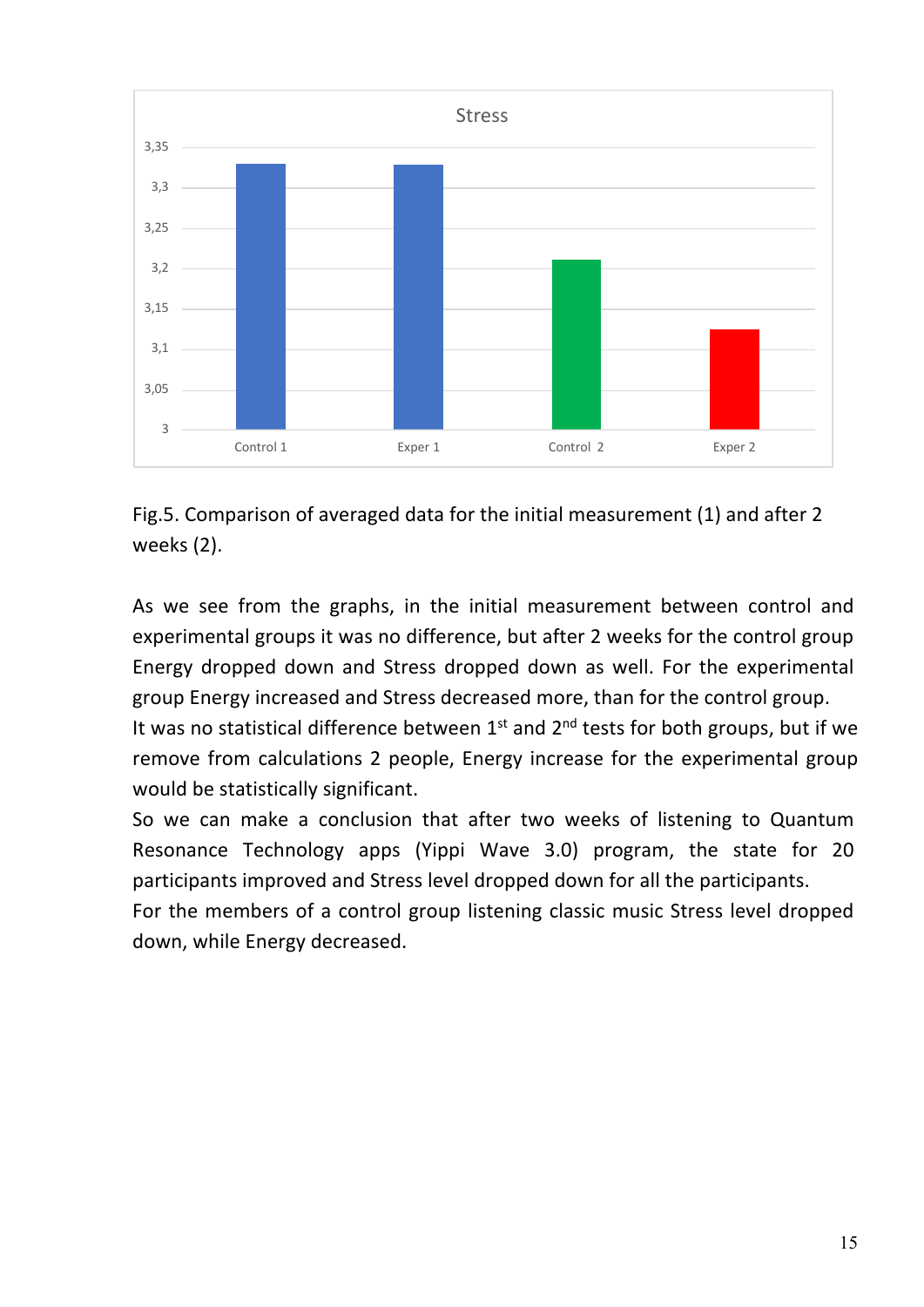## **11.4. Chakras**

For Chakras is important their position relative to the central line – their alignment. In Bio-Well 100% is evaluated as precise position.

As we see from the fig.6, for the experimental group after two weeks of listening Yippi music alignment increased from 89% to 91%, while for the control group it decreased.



Fig.6. Changes of Chakras Alignment.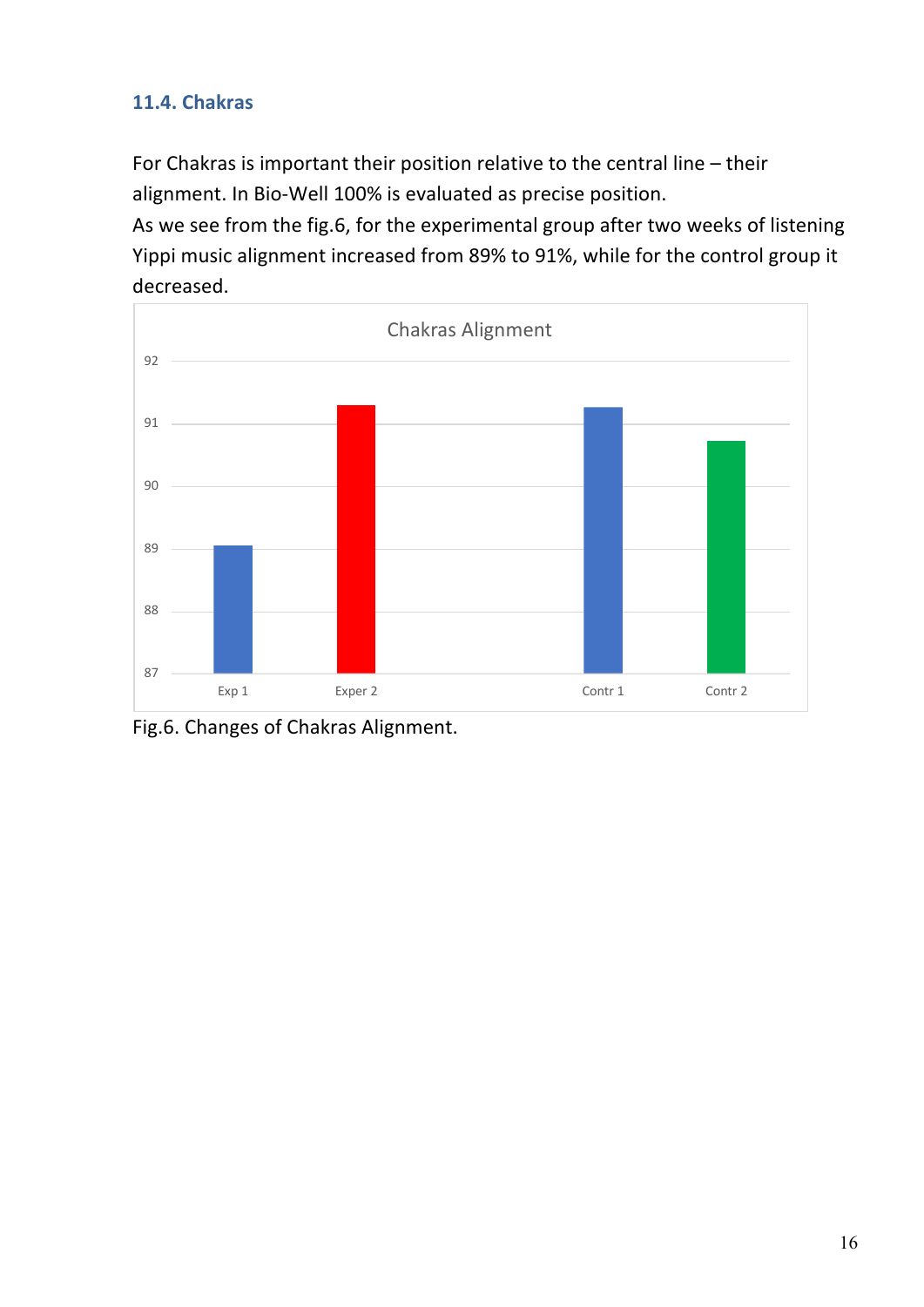## **12. Testing the influence of mobile phone**

It is known that many people respond to the radiation of the mobile phone. To test this option, the following test was done:

1.1. Initial GDV Bio-Well Energy field measurement.

1.2. People are measured with Bio-Well while mobile phone is turned on and make a call.

1.3. Phone is off.

1.4. Yippi application is turned on.

1.5. People are measured with Bio-Well while mobile phone is turned on and make a call while Quantum Resonance Technology app (Yippi Wave 3.0) program is on play mode.

#### **Results**

1<sup>st</sup> test



Fig.7. Stress level for 34 participants in three tests.

As we see from the graphs, there are practically no difference in Response of people to mobile phone in calling mode with and without Yippi application. For hlf of the group Stress level was higher than the optimal level 3+/- 0.3.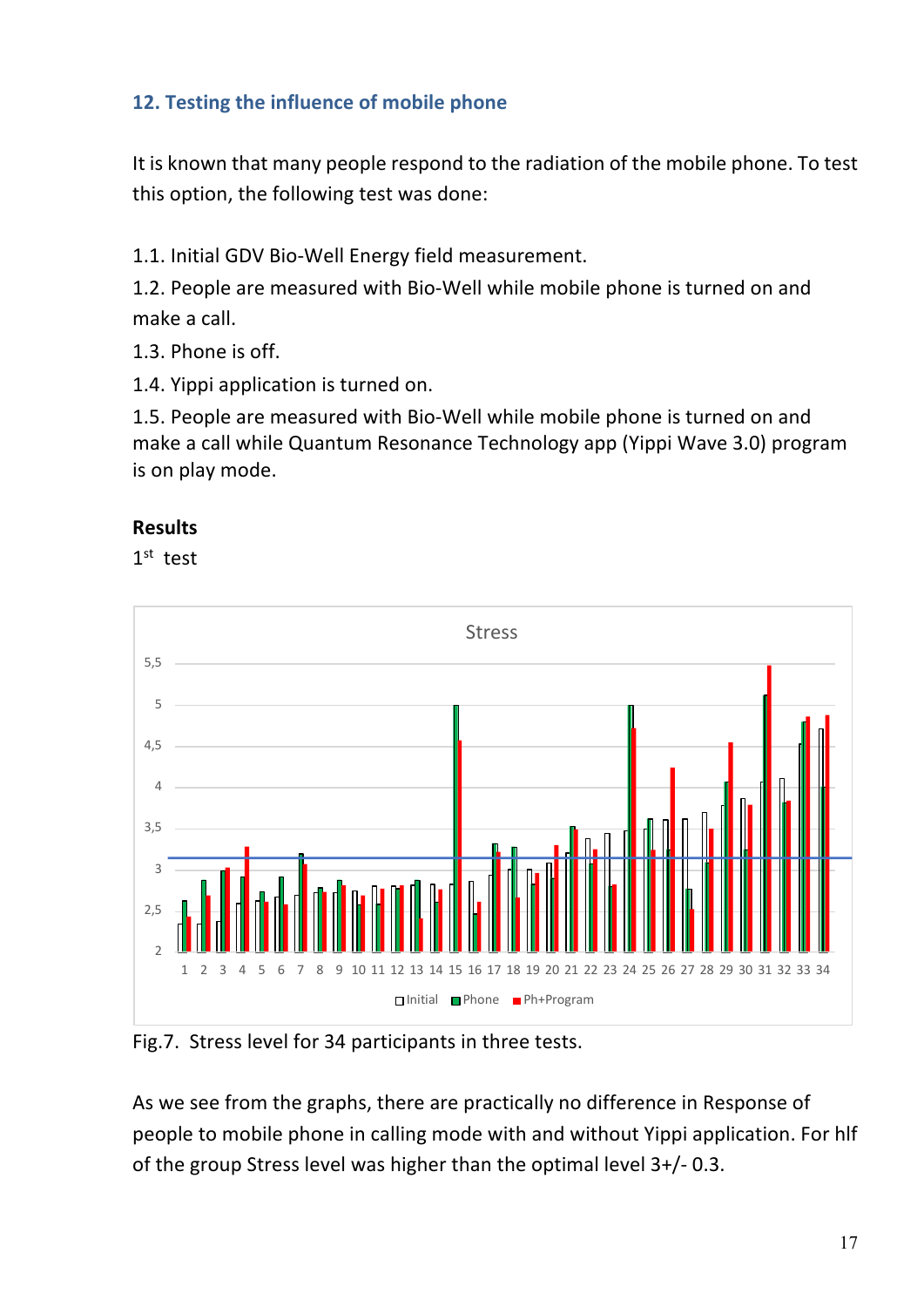## 2<sup>nd</sup> test experimental group

Results presented compare the initial test and test after two weeks of using Quantum Resonance Technology app (Yippi Wave 3.0); program is on play mode and phone is on in calling mode.



Fig.8. Stress level for the participants in experimental group initially and after two weeks of using Quantum Resonance Technology app (Yippi Wave 3.0); program is on play mode and phone is on in calling mode.

Stress level below 3 is considered as optimal.

As we see from the above data, for 15 people Stress level was optimal and for 16 people it stayed optimal, while it increased for 3 people.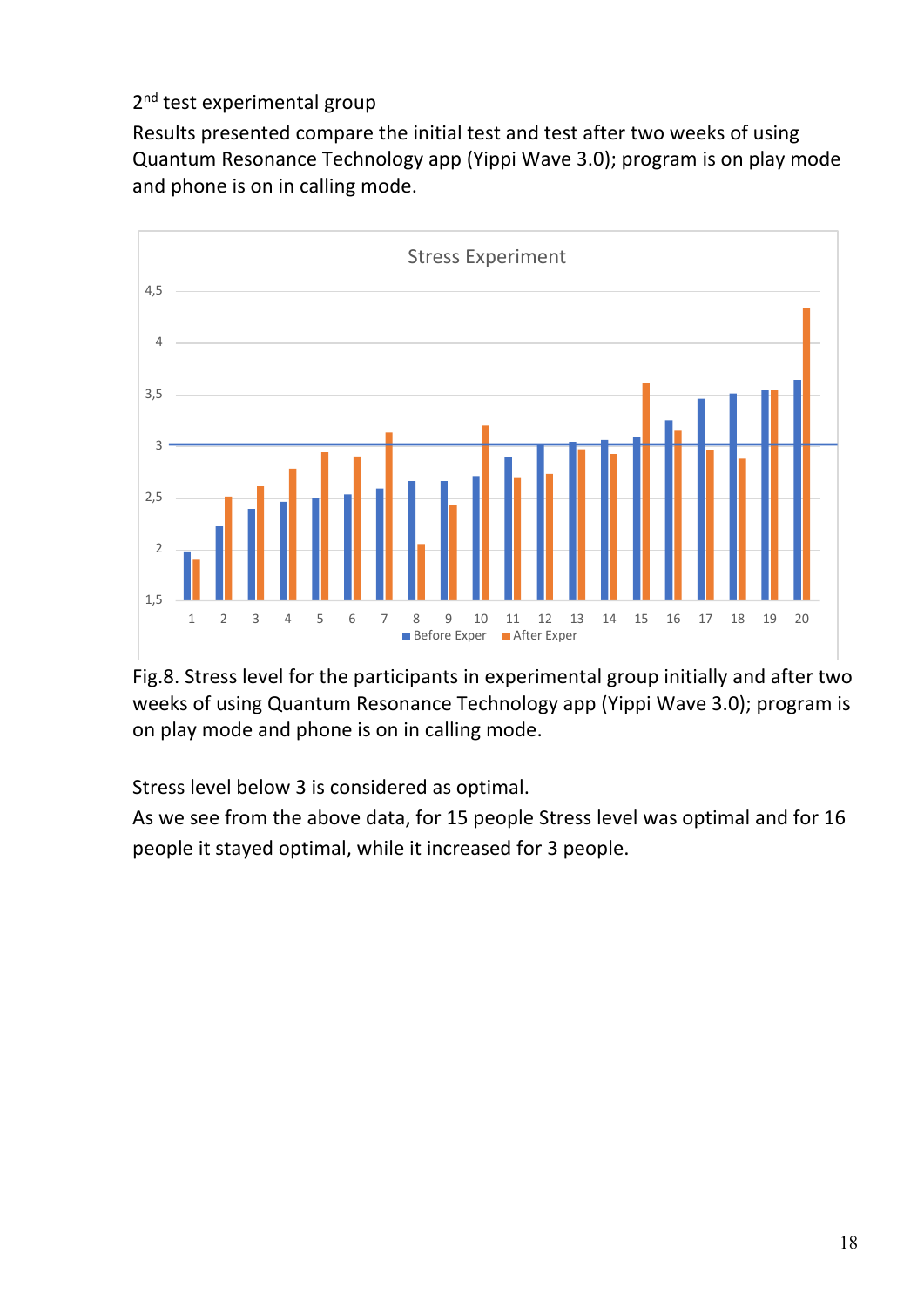

Fig.9. Energy level for the participants in experimental group initially and after two weeks of using Quantum Resonance Technology app (Yippi Wave 3.0); program is on play mode and phone is on in calling mode.

Energy level > 45 was optimal for 19 people and stayed optimal with mobile phone in calling mode.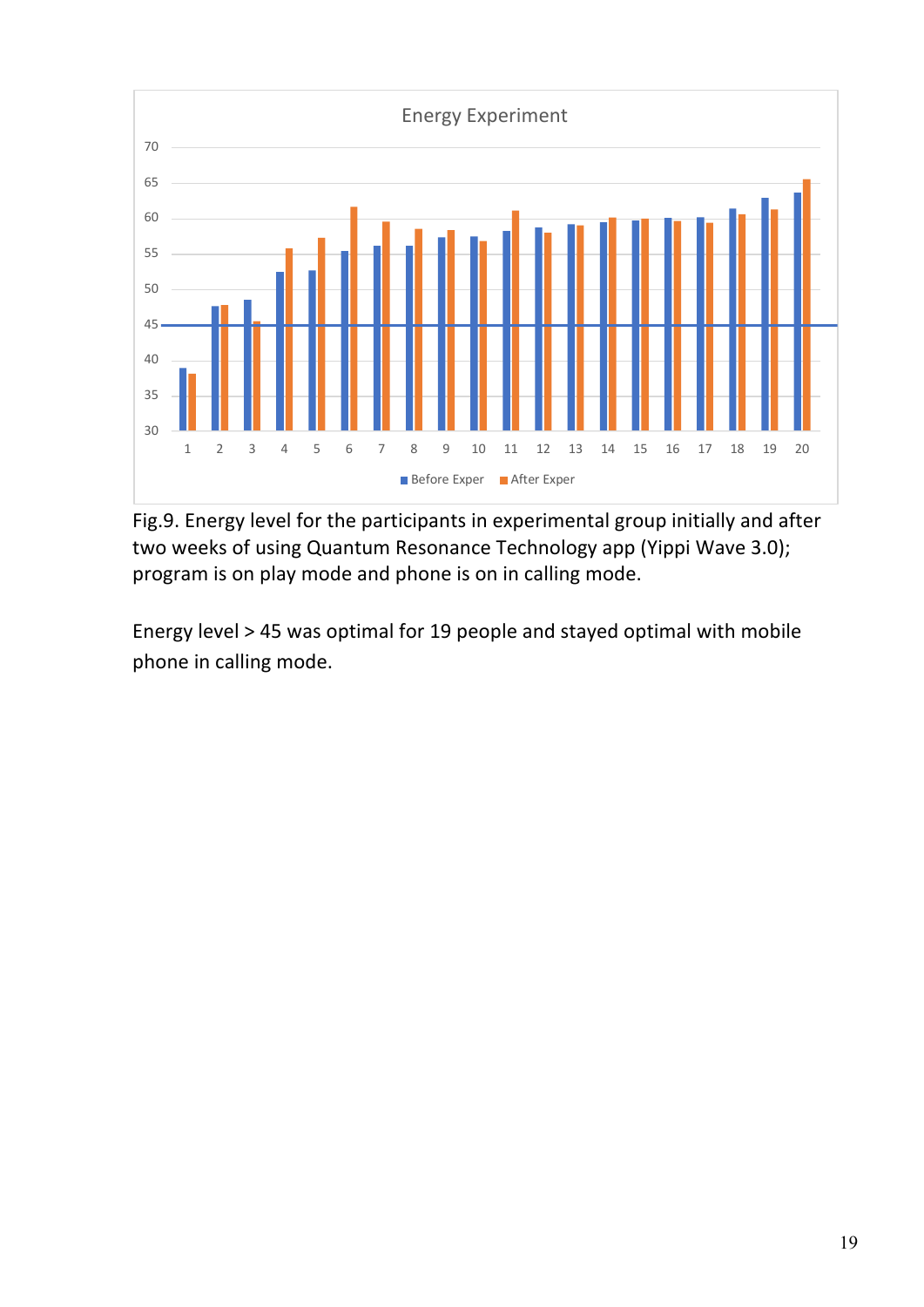## **2nd test control group**



Fig.10. Stress level for the participants in control group initially and after two weeks of listening to classic music; phone is on in calling mode.

As we see from the graph, Stress level was optimal for 12 people and stayed optimal for 12 people, while for 10 people it increased with mobile phone.

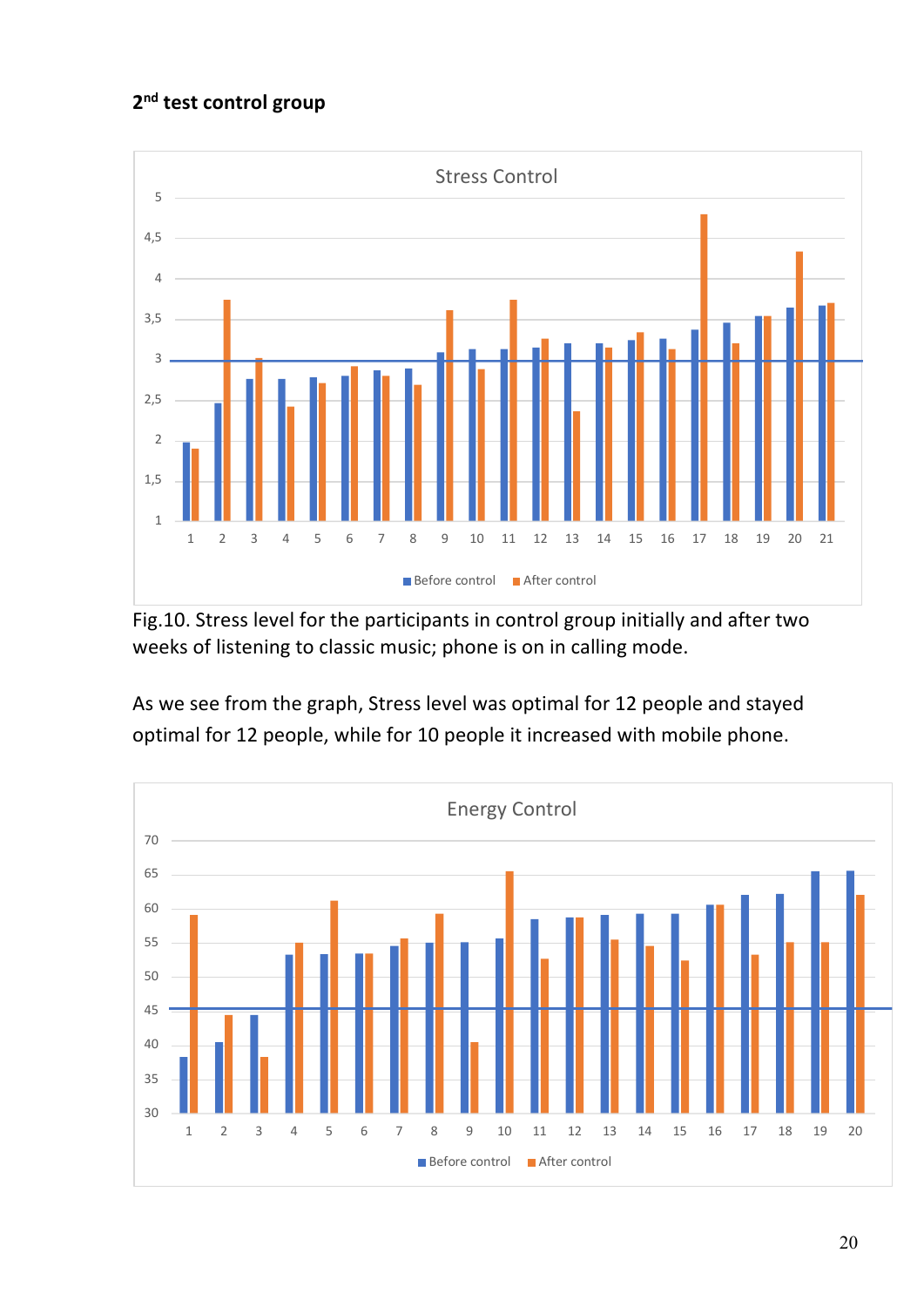Fig.11. Energy level for the participants in control group initially and after two weeks of listening to classic music; phone is on in calling mode.

As we see from the graph, Energy level was optimal for 17 people, for 5 people it increased and for 10 people it decreased with mobile phone.

## **Discussion**

- 1. In the initial measurement between control and experimental groups it was no difference.
- 2. After using Yippi Wave 3.0 applications for two weeks, for the participants in experimental group Stress level was lower, and Energy higher, than in initial measurement, while for the control group Energy dropped down.
- 3. After using Yippi Wave 3.0 applications for two weeks, for the participants in experimental group Stress level was lower, and Energy higher, than in control group.
- 4. After using Yippi Wave 3.0 applications for two weeks, for the participants in experimental group it was no negative response to mobile phone.
- 5. In experimental group negative effect of the mobile phone for most of the participants both in the first and second measurements was detected.
- 6. After using Yippi Wave 3.0 applications for two weeks, for the participants in experimental group Chakras became more balanced, while for the control group Chakras balance decreased.
- 7. After using Yippi Wave 3.0 applications for two weeks, for the participants in experimental group parameters of the mood state increased, while for the control group it did not change.

## **Conclusions**

Using Quantum Resonance Technology apps (Yippi Wave 3.0) for two weeks had a positive impact on the parameters of the Human Energy Field and people's response to mobile phone.

We may conclude that Quantum Resonance Technology apps (Yippi Wave 3.0) applications have energized and protective effects for the Human Energy Field.